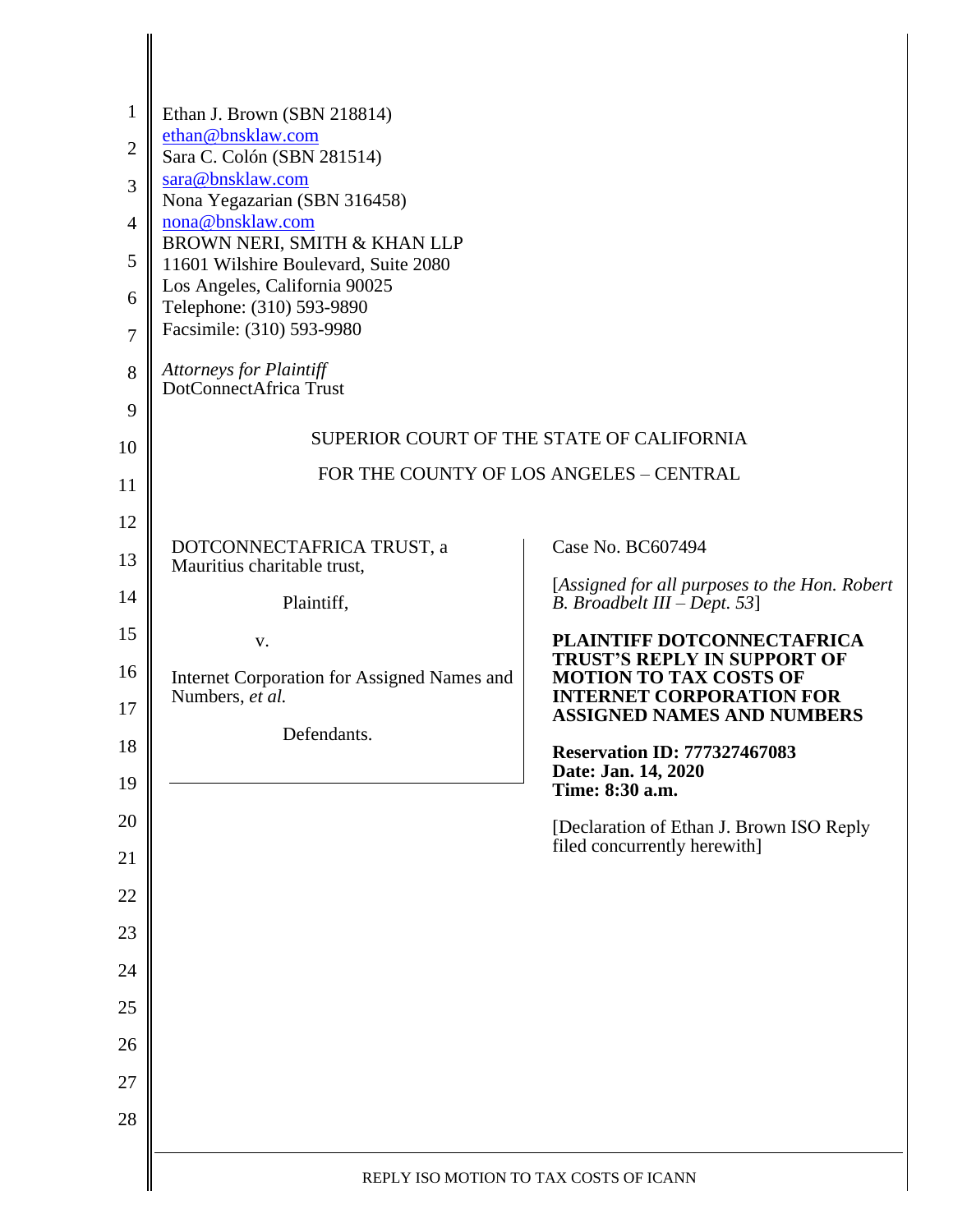1 2

3

4

5

6

### **MEMORANDUM OF POINTS AND AUTHORITIES**

### **I. INTRODUCTION**

Defendant Internet Corporation for Assigned Names And Numbers ("ICANN") seeks to recover over \$124,120.05 in costs from DotConnectAfria Trust ("DCA") under Cal. Code Civ. Proc. § 1032 et seq, including expenses that were not actually incurred by ICANN, and/or are not expressly allowed by §1032 et seq, and/or are not allowed as discretionary costs under § 1033.5.

7 8 9 10 For example, ICANN seeks costs for improper filings, deposition costs not incurred by ICANN, service costs where parties had entered into an electronic service agreement, and costs associated with a private mediation, among others that were clearly incurred as a convenience or benefit to the conduct of the litigation rather than reasonably necessary costs.

11 12 13 14 15 16 17 ICANN has failed to meet its burden in showing both in its Memorandum of Costs ("MOC") and in its Opposition that many of these costs are allowable, and if they are allowable or discretionary, that the amounts it seeks are reasonable and necessary. In its Opposition ICANN attempts to justify its unreasonable and unnecessary costs, but instead expressly supports DCA's contentions that it voluntarily assumed costs including but not limited to counsels' luxurious travel and third-party witness costs for its own convenience and/or benefit in preparation. Therefore, DCA's motion to tax at least \$85,794.79 of the total amount sought should be granted.

- 18
- 19

20

21

22

23

24

25

26

27

#### **II. STANDARD OF REVIEW**

California law recognizes three types of litigation costs: (1) allowable; (2) disallowable; and (3) discretionary. Code Civ. Proc. § 1033.5, subds. (a), (b), (c)(4). For allowable and discretionary costs to be recoverable, they must be both "reasonably necessary to the conduct of the litigation rather than merely convenient or beneficial to its preparation" and "reasonable in amount." Code Civ. Proc. § 1033.5 (c)(2-3). If specifically allowable under section 1033.5, the party challenging the costs has the burden of showing that the costs sought are not reasonable or necessary. However, if the costs not specifically allowable are objected to, then the burden of proof lies with the requesting party to demonstrate that the costs were necessary and reasonable. *Ladas v. Cal. State Automobile Assn.* (1993) 19 Cal.App.4th 761, 774. Whether a cost is

28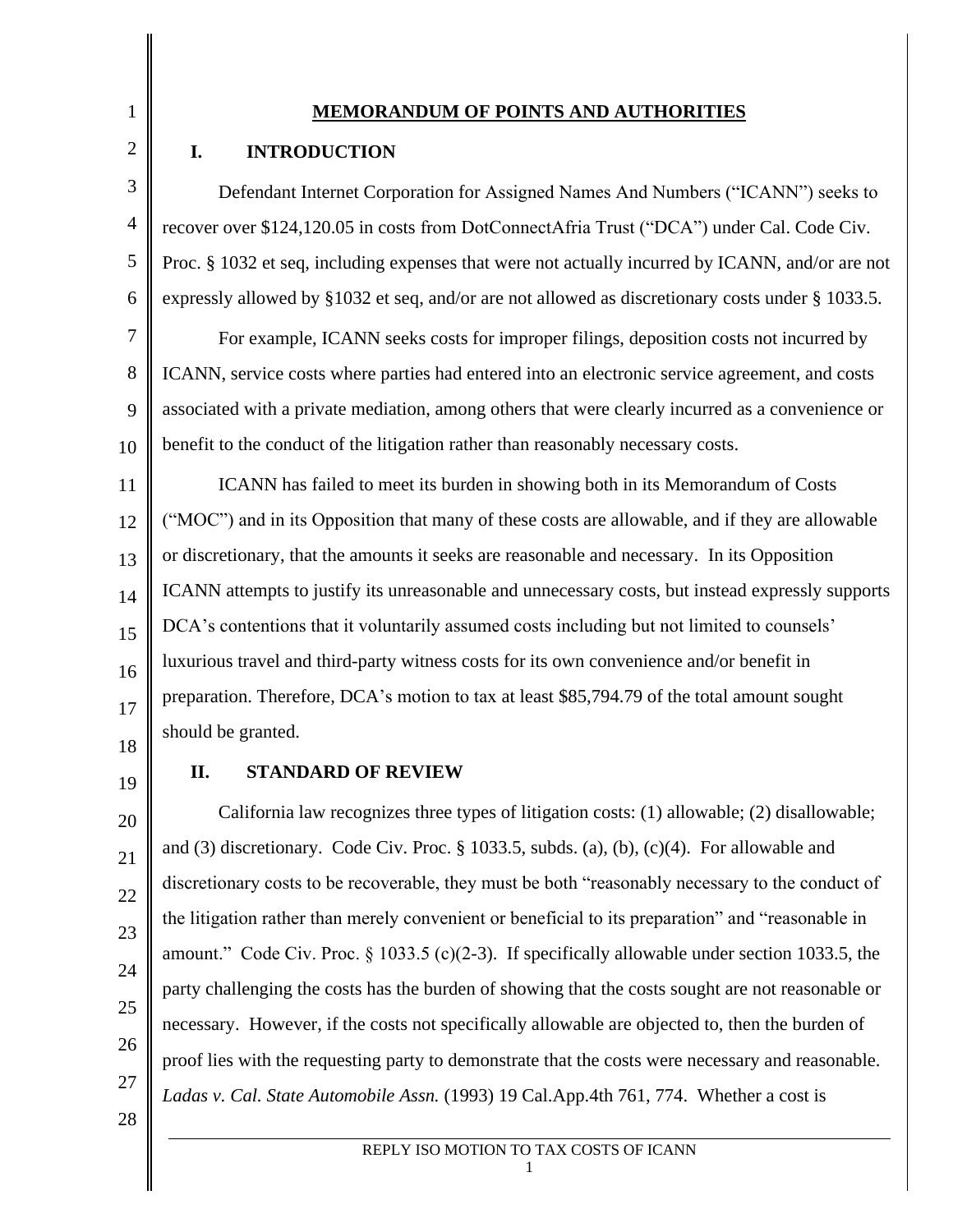1 2 3 reasonable is a question of fact. *Lubetzky v. Friedman* (1991) 228 Cal.App.3d 35, 39. ICANN submitted its MOC and DCA respectfully requests that the Court tax ICANN's costs as set forth below.

**III. ARGUMENT**

# **A. The Deadline to File a Motion to Strike or Tax Costs is not Jurisdictional, and May be Extended in the Court's Broad Discretion.**

7 8 9 10 11 12 13 14 The time limitation proscribed in California Rule of Court 3.1700 is not jurisdictional and the Court has broad discretion in allowing relief from late filing where there is an absence of prejudice to opposing party. *Gunlock Corp. v. Walk on Water, Inc*. (1993) 15 Cal.App.4th 1301, 1304 (citing *Hoover Community Hotel Development Corp. v. Thomson* (1985) 168 Cal.App.3d 485, 487–488); *see also* Cal. R. Ct. of Court Rule 870.2. Further, Cal. R. Ct. 3.1700(b)(3) states that "[i]n the absence of an agreement [to extend the time for serving and filing a motion to strike or tax costs], the court may extend the times for serving and filing…for a period not to exceed 30 days."

15 16 17 18 19 20 Here, due to a clerical error, counsel for DCA filed the present Motion on November 5, 2019, just one day after the 15-day deadline. ICANN has suffered no prejudiced by this one-day delay, especially given that it had 55 days to file its opposition. It is also apparent that they have suffered no prejudice because they have set none forth in their opposition. The case that ICANN cites for its argument, *Sanai v. Salta* (2009) 170 Cal.App.4th 746, 757, is mere dicta. Therefore, DCA respectfully requests that the Court exercise its broad discretion in allowing the one-day extension and consider DCA's motion to tax costs.

21 22

4

5

6

# **B. ICANN Cannot Recover Deposition Costs That Are Merely Convenient or Beneficial**

REPLY ISO MOTION TO TAX COSTS OF ICANN 23 24 25 26 27 28 In its Opposition, ICANN fails to address the inconstancies and inexplicably high deposition costs and travel costs identified by DCA. DCA specifically objected to an itemized list of costs by stating the cost amount, description and location within ICANN's MOC. Mot. at 3:25-4:6. The only instances were ICANN can claim costs for taking, video recording and transcribing depositions, are in instances of necessary depositions noticed by ICANN. Code Civ. Proc. § 1033.5 (a)(3)(A). All other instances are discretionary, and not justified, but simply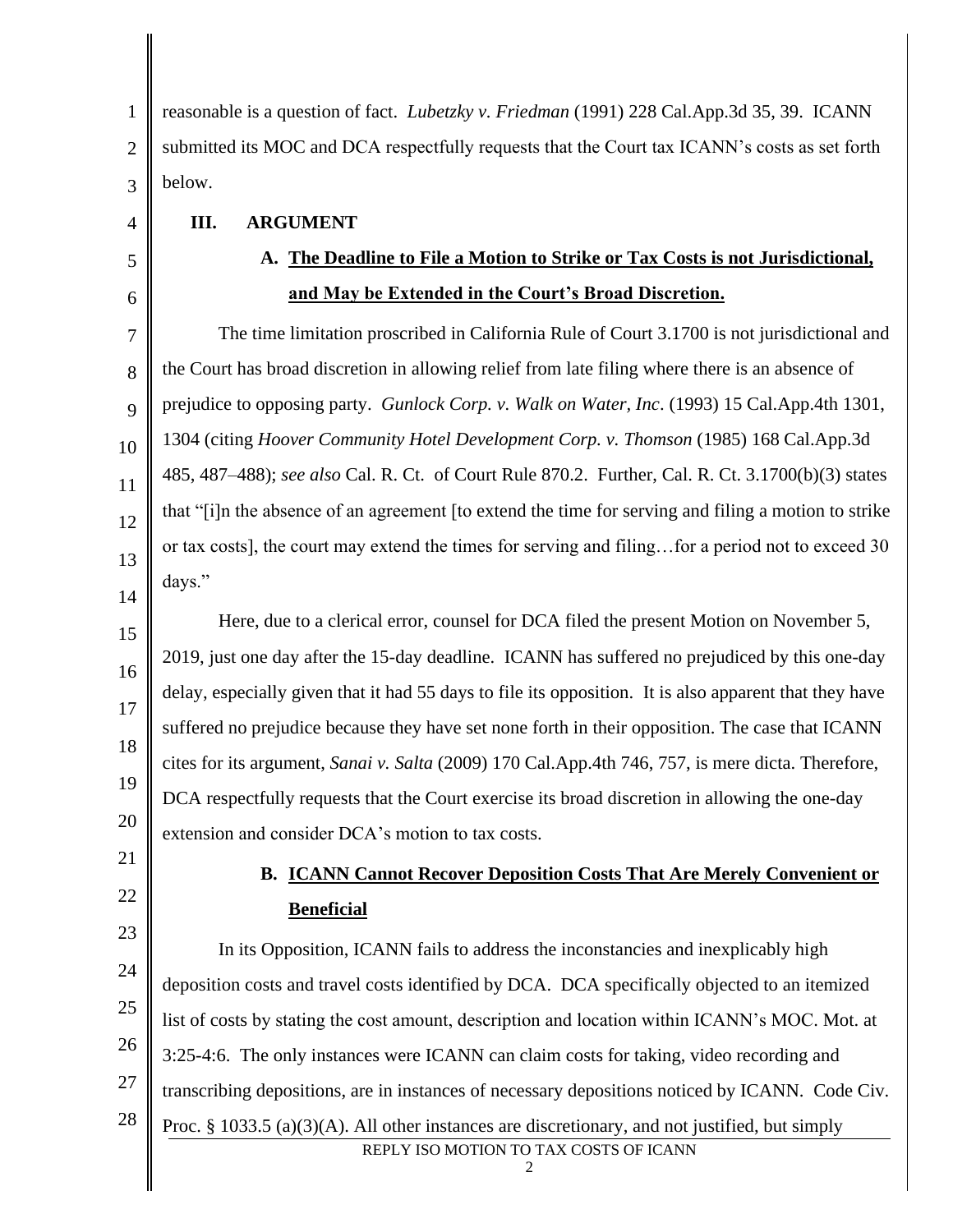convenient or beneficial to ICANN. DCA is not required to pay for ICANN's convenience.

2 3 4 5 6 7 8 9 10 11 12 13 14 Only four of the listed depositions for which ICANN seeks costs, were noticed by ICANN and at least two of the listed depositions were of third-party witnesses noticed by DCA. ICANN's counsel voluntarily chose to represent third party witnesses Fadi Chehade and Mark McFadden. As such, most of these are not allowable costs. Code Civ. Proc. § 1033.5. Moreover, ICANN cannot voluntarily assume costs for its convenience and to its strategic benefit, only to later try and hang those costs on DCA. Such costs include those voluntarily assumed by presenting and representing third party witnesses in depositions. For example, ICANN voluntarily provided its counsel to Mr. McFadden, a third-party witness who agreed to voluntarily sit for a deposition in Los Angles while DCA was attempting to serve him with a subpoena in his home state of Wisconsin. Now, ICANN not only seeks unreasonably high transcribing costs and video recording costs for a deposition noticed by DCA, when it is statutorily only entitled to costs for one copy of transcripts for depositions taken by DCA, but ICANN also improperly seeks reimbursement for Mr. McFadden's travel costs to Los Angeles. Code Civ. Proc. § 1033.5 (a)(3). This is just one example of ICANN overreaching.

15 16

1

#### *(1) ICANN's Travel Costs Are Unnecessary And Excessive*

17 18 19 20 21 22 Finally, ICANN claims unreasonably high travel costs to attend the depositions of Neil Dundas and Lucky Masilela (\$15,304.34) in South Africa, Erastus JO Mwencha (\$3,670.31) in Washington D.C., and Pierre Dandjinou (\$12,765.73) in Paris. It tries to justify its costs by attempting to discredit average costs associated with travel booked within similar time frames based on aggregate google flights and travel data and claiming DCA "does not attach its own costs for flights or hotel stays, presumably because it incurred similar costs in traveling to these depositions." Opp. at 6-7, n. 3.

23 24 25 26 27 28 Although DCA's costs are irrelevant to the present motion as it is not DCA attempting to establish the reasonableness of its costs, but ICANN, DCA did not pay for business class luxurious travel of its counsel. Reply Declaration of Ethan Brown ("Reply Brown Decl.") at ¶ 4. Counsel for DCA uniformly took economy or premium economy flights for travel associated with depositions, with the exception of the travel to Cape Town, for which DCA was still charged a reduced amount that was commensurate with a premium economy round trip flight. *Id*. DCA

REPLY ISO MOTION TO TAX COSTS OF ICANN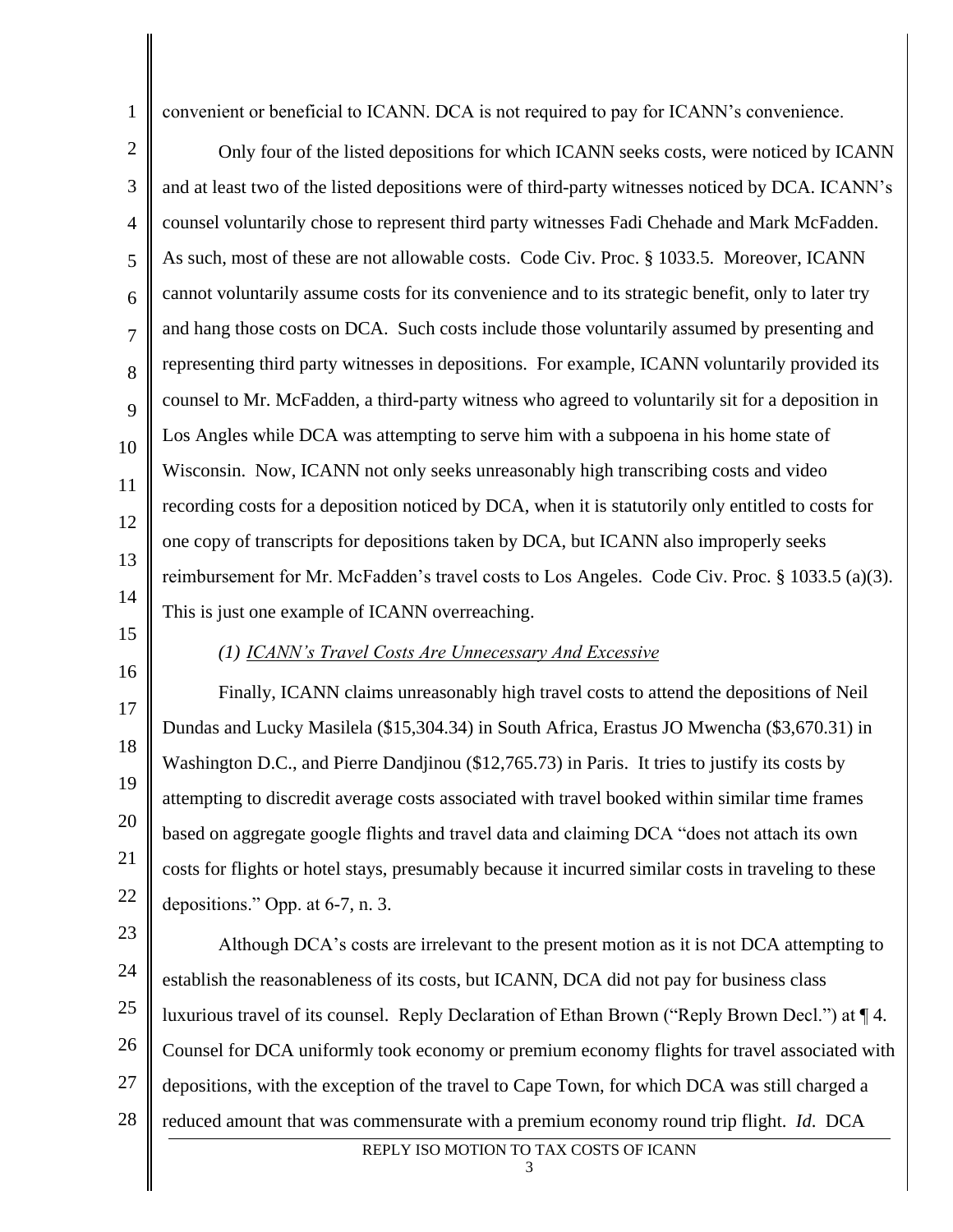1 2 3 4 5 6 7 8 9 did not pay for business class flights and luxurious hotels for its own counsel, nor should it be obligated to cover such costs for ICANN's counsel. Code Civ. Proc. § 1033.5 (c)(e); Cal. *Thon v. Thompson* (App. 4 Dist. 1994) 35 Cal.Rptr.2d 346 (Holding that travel expenses sought by prevailing party for expenses incurred by its out-of-county attorneys in attending deposition in county of jurisdiction, would be limited to costs of commercial flight between city where attorneys practiced and city where deposition occurred;  higher cost of charter flight requested by prevailing party were not "reasonably necessary."); *Page v. Something Weird Video* (C.D. Cal. 1996) 960 F. Supp. 1438, 1447 (Holding that flying first-class is not "reasonably necessary" to further litigation).

Moreover, in calculating comparable costs, DCA attempted to account for bookings made close to travel, affording ICANN the benefit of any resulting premiums typically associated with last minute travel, but ICANN seems to think this was not a necessary variable to consider. As such, DCA has conducted another search for similar travel dates.

10

11

12

13

14 15 16 17 18 19 20 21 22 23 24 25 26 27 28 The \$15,304.34 in travel costs associated with the one attorney from Jones Day attending the depositions of Neil Dundas and Lucky Masilela, ZACR witnesses, noticed by DCA are still wholly unnecessary as ICANN's counsel, who was neither taking nor defending these depositions, could have attended telephonically. Any such issues ICANN raises related to time differences, were still present regardless of participation telephonically or in person. Even if ICANN's attendance in person was warranted, these costs are still unreasonable and excessive, as they account for business class tickets (which is often the only luxurious option for international travel as first class may not be offered) and stays at expensive hotels, for which DCA is not required to pay. Code Civ. Proc. § 1033.5 (c)(e); *Thon v. Thompson,* 35 Cal.Rptr.2d 346 (Holding that travel expenses sought by prevailing party for expenses incurred by its out-ofcounty attorneys in attending deposition in county of jurisdiction, would be limited to costs of commercial flight between city where attorneys practiced and city where deposition occurred; higher cost of charter flight requested by prevailing party were not "reasonably necessary."); *Page v. Something Weird Video*, 960 F. Supp. at 1447 (Holding that flying first-class is not "reasonably necessary" to further litigation). Based on a Google flight search, round trip flights for the period of October 20th through October 25th to Cape Town, South Africa range between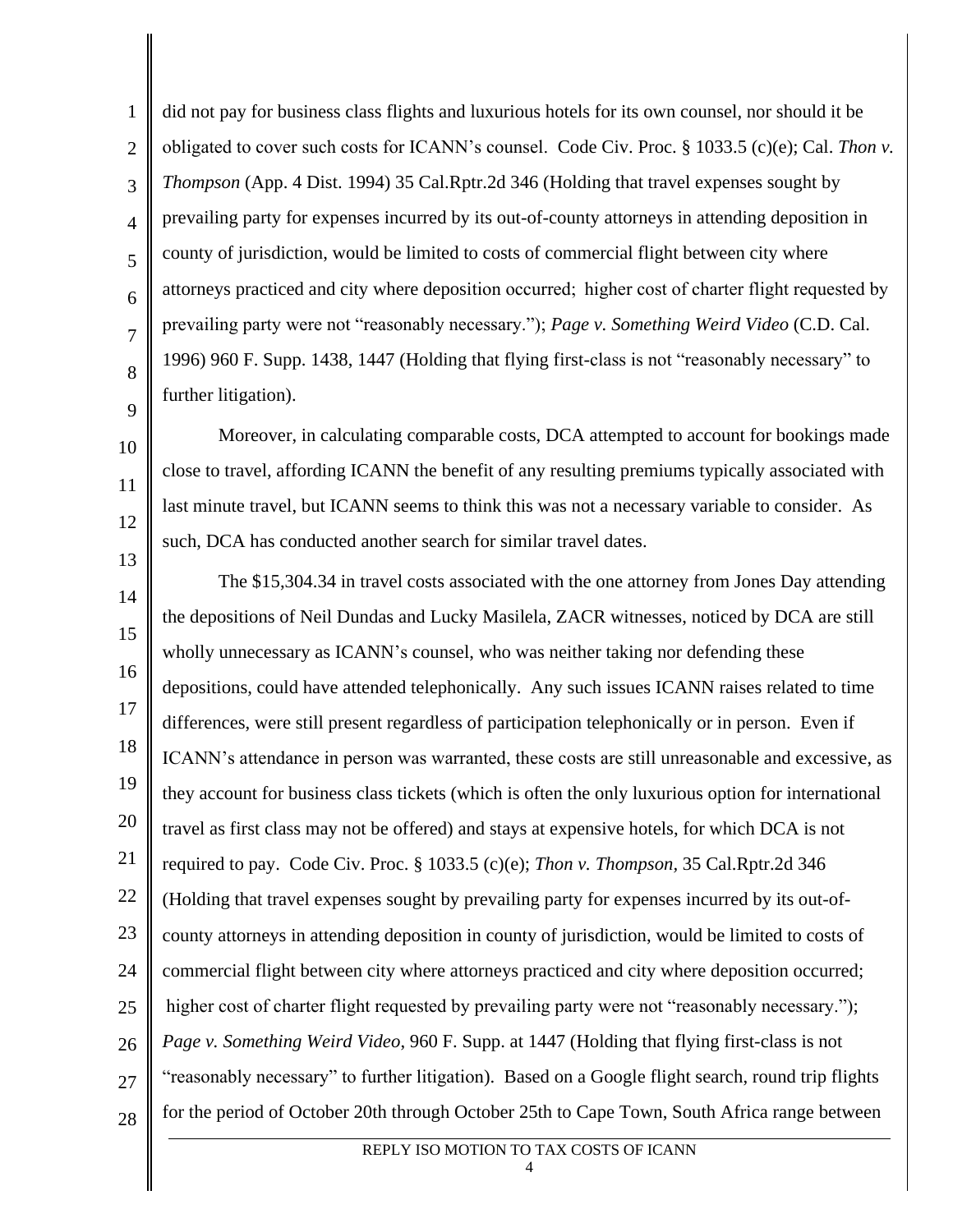| $\mathbf{1}$   | \$696 and \$1,434. Reply Brown Decl. at 1 2, Ex. 9. Four and five star hotels for that same         |  |  |  |
|----------------|-----------------------------------------------------------------------------------------------------|--|--|--|
| $\overline{2}$ | period near the deposition location range between \$77 and \$136 dollars a night. Reply Brown       |  |  |  |
| 3              | Decl. at $\P$ 3, Ex. 10. As such, the over \$15,000 in travel expenses for even a five night stay   |  |  |  |
| $\overline{4}$ | instead of a reasonable three-night stay, is still clearly excessive by at least \$13,000.          |  |  |  |
| 5              | The same can be said for costs associated with attending Mr. Dandjinou's deposition in              |  |  |  |
| 6              | Paris, which in calculating comparable rates, DCA accounted for the French Open and last-           |  |  |  |
| 7              | minute travel by including averages. Round trip flights to Paris in June range between \$860 to     |  |  |  |
| 8              | \$1,300 on average based on Google flights. Brown Decl. at ¶4, Ex. 3. Similarly, four and five      |  |  |  |
| 9              | star hotels in Paris range from \$114 per night to approximately \$230 per night. Brown Decl. at    |  |  |  |
| 10             | ¶5, Ex. 4. Lastly, for travel costs associated with the deposition of Mr. Mwencha, ICANN            |  |  |  |
| 11             | claims \$3,670.31 in costs for travel to Washington, D.C. Flights to Washington D.C. during a       |  |  |  |
| 12             | similar time period as the deposition range from \$185 to \$310 round trip, and hotel stays fall at |  |  |  |
| 13             | approximately \$150 to \$250 per night. Brown Decl. at ¶ 6-7, Exs. 5-6. Therefore, all these        |  |  |  |
| 14             | travel costs must be taxed because DCA is not required to accommodate the luxurious travel and      |  |  |  |
| 15             | convenience of ICANN's counsel.                                                                     |  |  |  |
| 16             | In sum, DCA respectfully requests that the Court tax ICANN's deposition costs found on              |  |  |  |
| 17             | page 8 of Attachment A to its Memorandum of Costs in at least the following amounts:                |  |  |  |
| 18             | • \$3,670.31 for travel to D.C. for the deposition of Erastus JO Mwencha;                           |  |  |  |
| 19             | \$1,308.84 and \$685.45 for travel and videotaping for the deposition of Mark McFadden;             |  |  |  |
|                | \$387.95 for the videotaping of the deposition of Mike Silber;                                      |  |  |  |
| 20             | \$15,304.34 for travel to South Africa for the depositions of Neil Dundas and Lucky                 |  |  |  |
| 21             | Masilela;                                                                                           |  |  |  |
| 22             | \$12,765.73 for travel to Paris for the deposition of Pierre Dandjinou;                             |  |  |  |
| 23             | And additionally tax the remainder of the \$35,710.10 in deposition costs given the                 |  |  |  |
| 24             | unsubstantiated, inconsistent and unreasonably high pricing for transcribing across the             |  |  |  |
| 25             | board.                                                                                              |  |  |  |
| 26             | C. <b>ICANN Cannot Recover for Improper Filing Fees and Duplicative Costs.</b>                      |  |  |  |
| 27             | ICANN seeks to recover costs for the improper filing of a Notice of Removal to Federal              |  |  |  |
| 28             | court in the amount of \$400. See ICANN MOC, Attachment A at p. 1. Such filing was improper         |  |  |  |
|                | REPLY ISO MOTION TO TAX COSTS OF ICANN<br>5                                                         |  |  |  |
|                |                                                                                                     |  |  |  |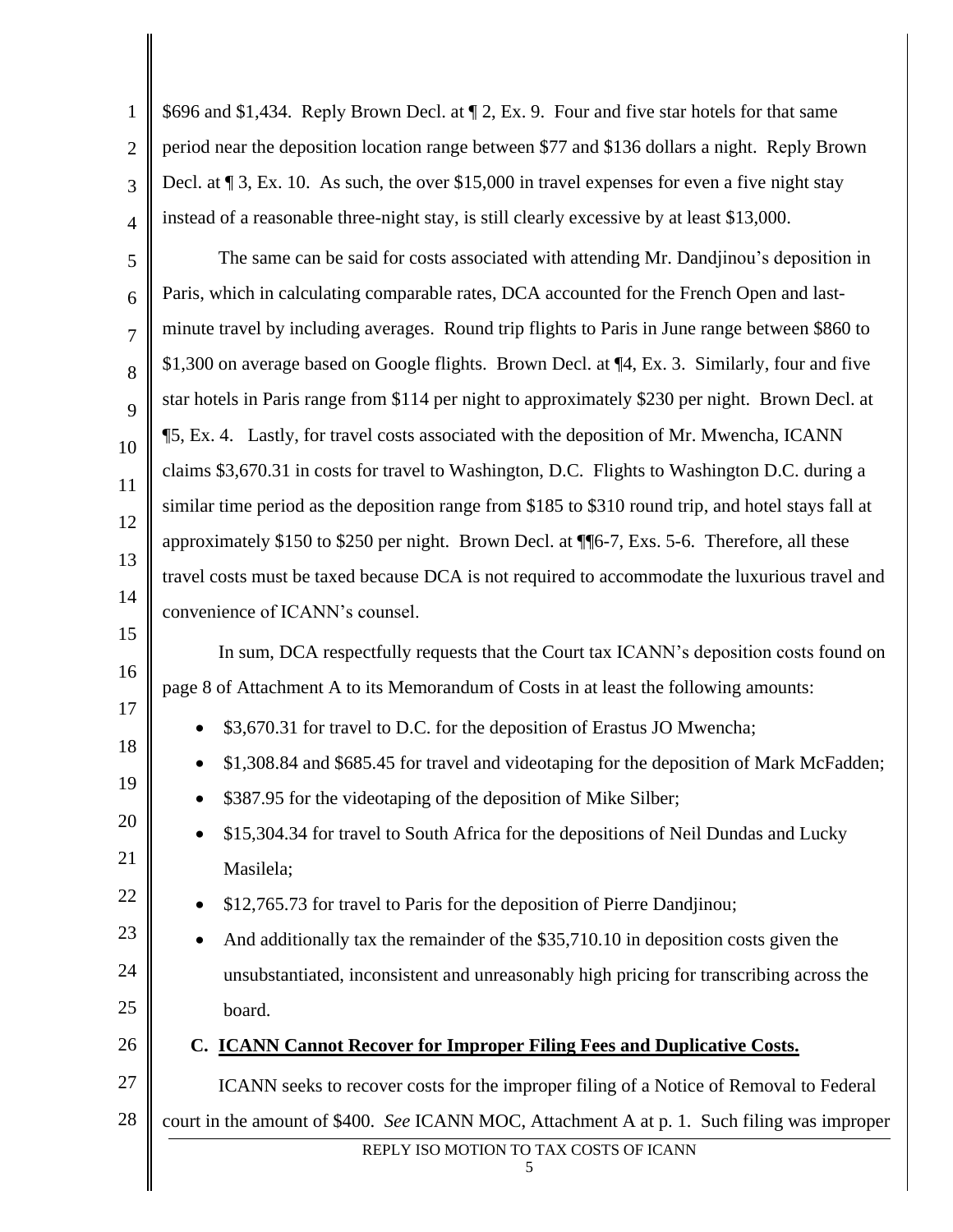given the remand back to state Court. Pursuant to 28 U.S.C.  $\S 1441(b)(2)$ , removal on the basis of diversity jurisdiction is only proper where no party in interest properly joined and served as a defendant is a citizen of the Statin which such action is brought. ICANN was and is a citizen of California, as such the filing of its Notice of Removal was improper. *Id*. Therefore, this \$400 cost must be taxed. Furthermore, ICANN seeks a \$13.64 for the filing of Objections to DCA's Trial Brief, regardless of what ICANN argues, there is no law it an cite to allowing the filing of such objections. *See* ICANN MOC, Attachment A at p. 2. Therefore, this cost too must be taxed.

Finally, ICANN seeks to recover \$20,387.03 in costs associated with "Models, Enlargements, and Photocopies of Exhibits." *See* ICANN MOC, Attachment A at p. 3-4. This heading is an inaccurate description of what ICANN seeks to recover. Costs of models, enlargements and photocopies of exhibits, and their electronic presentation may be allowable if they are reasonably helpful to aid the trier of fact. Code Civ. Proc. § 1033.5 (a)(13). Costs are not allowable for exhibits not used at trial. *Ladas v. Cal. State Automobile Assn.* (1993) 19 Cal.App.4th 761, 774.

14

1

2

3

4

5

6

7

8

9

10

11

12

13

15 16 17 18 19 20 21 22 23 24 25 26 27 Here, ICANN seeks to recover costs for deposition transcript copies, which are clearly duplicative of the transcribing costs they also seek to recover. ICANN is entitled to costs for only one copy of depositions taken by DCA and an original and one copy of those taken by ICANN. Code Civ. Proc. § 1033.5 (a)(3). Therefore, costs for any additional copies are duplicative and unrecoverable. Given, that ICANN groups all these costs associated with "Models, Enlargements, and Photocopies of Exhibits" together, it is vague and ambiguous which costs are attributed to which of the categories listed: binders, exhibits, deposition transcripts or trial demonstratives. ICANN has not properly specified the costs as required by the memorandum of costs. Moreover, it is unclear why costs for such photocopies, binders, transcripts and demonstratives associated with the second Phase I trial are almost double (\$12,342.83) those of the first Phase I trial (\$6,517.07). *See* ICANN MOC, Attachment A at 3-4. ICANN fails to address this even in its opposition. If anything, costs associated with retrying Phase I should be significantly less than they had been for the first Phase I trial. Simply attaching invoices does not make these costs reasonable in amount.

28

Lastly, Phase I was a bench trial, where the judge served as the trier of fact. As such,

## REPLY ISO MOTION TO TAX COSTS OF ICANN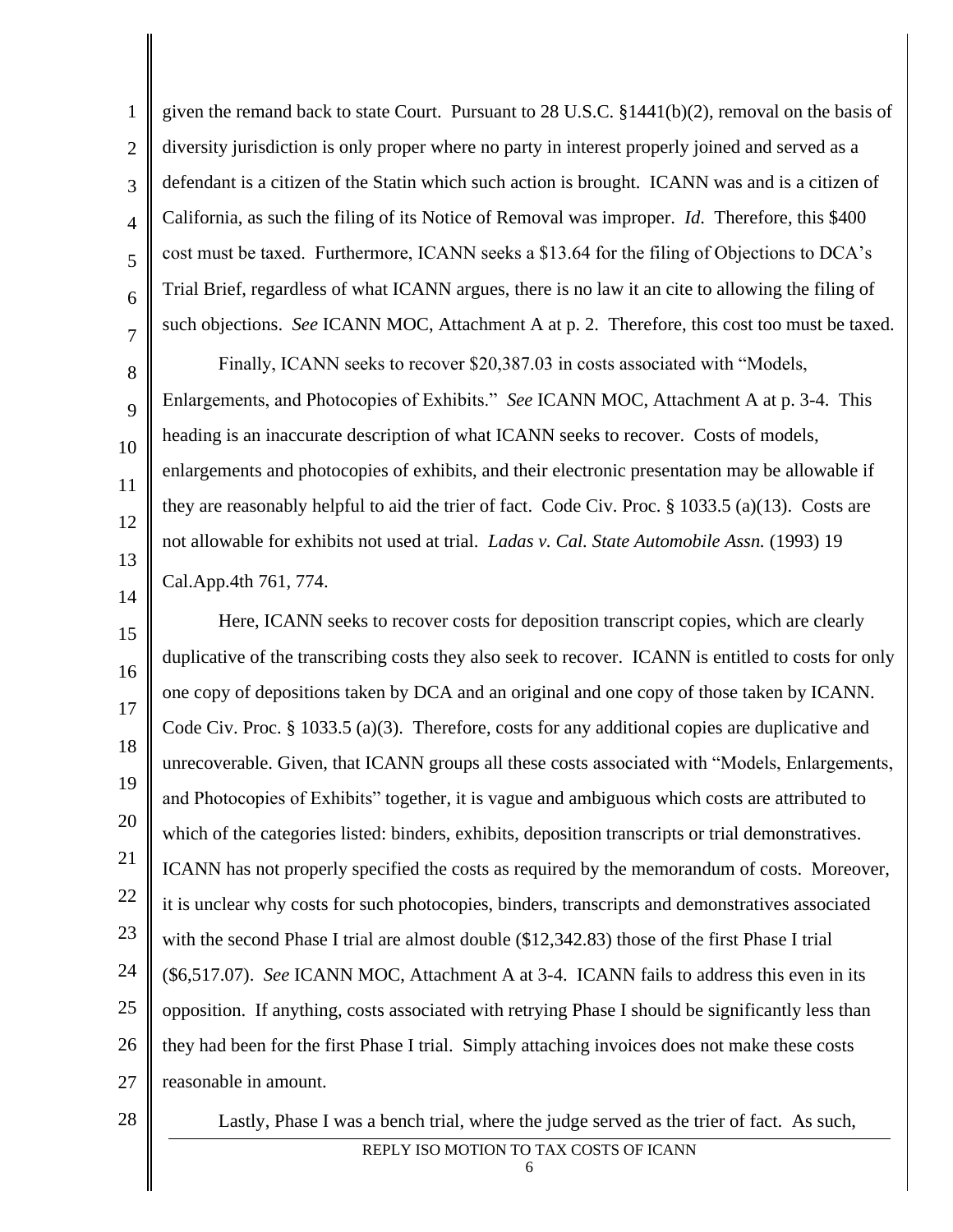3 4 blowup demonstratives of statutes are not reasonably helpful to aid the trier of fact in this instance. DCA cannot properly ascertain what the costs associated with the "Trial Technology" category entails as it too is vague and ambiguous in what specifically the cost is being attributed to. Since this was not a jury trial and the trier of fact was likely not reasonably aided by the models and blowups (in part only excerpting the law), these costs of \$20,387.03 must be taxed.

6

5

1

2

7

8

9

10

11

12

13

14

# **D. The Discretionary Costs Claimed by ICANN Were Not Reasonably Necessary to The Conduct Of The Litigation And Are Unreasonable In Amount.**

In order for discretionary costs to be recoverable, they must be both "reasonably necessary to the conduct of the litigation rather than merely convenient or beneficial to its preparation" and "reasonable in amount." Code Civ. Proc.  $\S$  1033.5 (c)(2-4). ICANN seeks discretionary costs for messenger fees, service fees, mediation fees, parking validation fees, and travel costs for court appearances. None of these costs are reasonably necessary to the conduct of litigation, but merely convenient or beneficial to its preparation. Furthermore, to the extent that they are reasonably necessary, they are not reasonable in amount.

15 16 17 18 19 20 21 First, ICANN claims costs for messenger fees for filings, deliveries to the courtroom of courtesy copies and binders. Department 53 does not require courtesy copy deliveries of filings, therefore none of those costs are reasonably necessary. Further, ICANN and its counsel could have brought exhibit binders to court and from court for the short trial, especially since Jones Day offices are located less than a mile from the courthouse, and any costs associated with couriers delivering and picking up any such binders were associated with a mere convenience to ICANN and its counsel. As such, a total of \$1,314.47 for deliveries of courtesy copies and drop off and pick up of trial binders must be taxed. *See* ICANN MOC at p. 5-9.

22 23 24 25 26 Second, ICANN seeks costs associated with service on DCA and ZACR. On May 6, 2016 parties entered into an electronic service agreement. Brown Decl., ¶¶ 8-9, Exs. 7-8. As such costs associated with service after May 6, 2016 are neither necessary nor allowable. Nor are hard copies of such pleadings convenient to DCA and its counsel. Therefore, \$852.76 in service costs must be taxed. *See* ICANN MOC at p. 9-10.

27

28

REPLY ISO MOTION TO TAX COSTS OF ICANN Third, ICANN requests a total of \$5,431.50 in "Mediation Fees." *See* ICANN MOC at p. 10. These costs include parking and lunch, in addition to the \$5,000 cost of mediation. This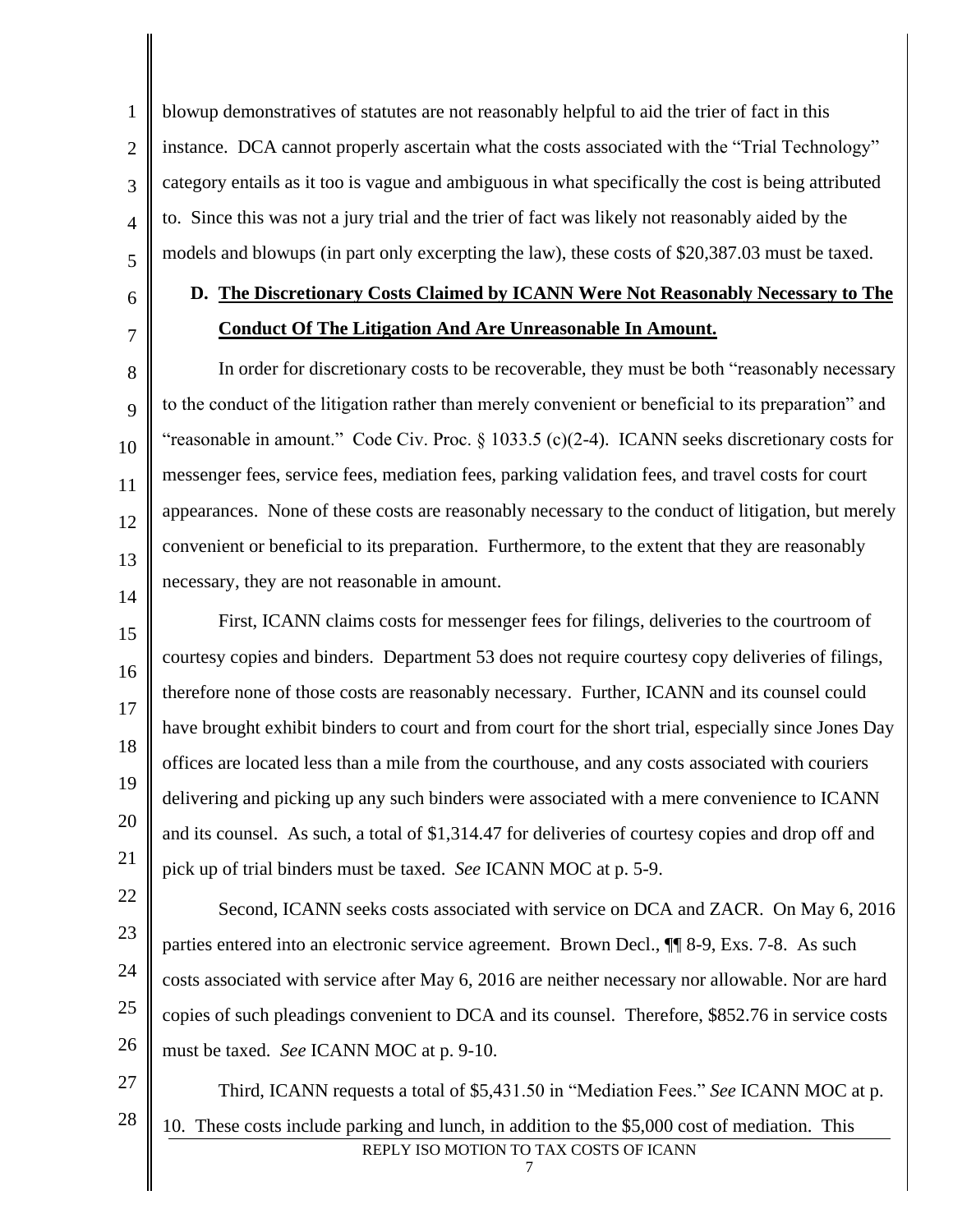1 2 3 4 5 6 7 8 9 mediation was not court-ordered. Parties participated, though unsuccessfully, voluntarily. These costs were not reasonably necessary expenses and ICANN cannot meet its burden in establishing they are. *Gibson v. Bobroff* (App. 1 Dist. 1996) 57 Cal.Rptr.2d 235 (holding that even where an unsuccessful mediation is court ordered, it is in the sound discretion of the trial court to award fees); *Berkeley Cement, Inc. v. Regents of University of California* (App. 5 Dist. 2019) 242 Cal.Rptr.3d 252, rehearing denied, review denied. (holding that claimant failed to establish that fees paid in unsuccessful voluntary mediation were reasonably necessary and not merely convenient or beneficial to the preparation of litigation.). Therefore, the entire \$5,431.50, including lunch and parking, for "Mediation Fees" must be taxed.

10 11 12 13 14 15 Finally, in addition to claiming costs for lunch and travel for mediation, ICANN claims parking validation costs for DCA's counsel totaling \$46.75, which it voluntarily offered, and "Travel Costs for Hearings/Trial," including hotel costs totaling \$2,378.37 for both Phase I trials for ICANN employee and witness Christine Willett. Though ICANN claims that Ms. Willett resides in Orange County, that still does not justify her hotel stay during trial. Ms. Willett works in Los Angeles and there was no reason for her daily presence at trial. Even if there was, a commute from Orange County is still local and avoidance of such is strictly for convenience.

16 17 18 19 20 21 22 23 As such, none of these costs are were reasonably necessary, but merely convenient and beneficial to ICANN, its counsel, and its witnesses, not to mention excessive. Therefore, the expenses claimed by ICANN on pages 10 through 11 of its MOC are also not recoverable. *Ladas*  19 Cal.App.4th at 774–75(holding that only meal expenses statutorily allowable are those for jurors while they are kept together during trial and deliberation and local travel expenses, including parking fees, are not allowed as reimbursable costs). For these reasons, ICANN should not be allowed to recover these costs and the entire \$2,838.99 in "Travel Costs For Hearings/Trial" must be taxed.

24

#### **IV. CONCLUSION**

25 26 27 28 DCA respectfully requests that this Court grant its motion to tax and reduce ICANN''s MOC in at least the amount of \$85,794.79 in addition to any such costs the Court deems appropriate to tax given that ICANN has not adequately specified, or adequately explained the discrepancies in, costs and descriptions associated with deposition costs, court reporting costs,

REPLY ISO MOTION TO TAX COSTS OF ICANN